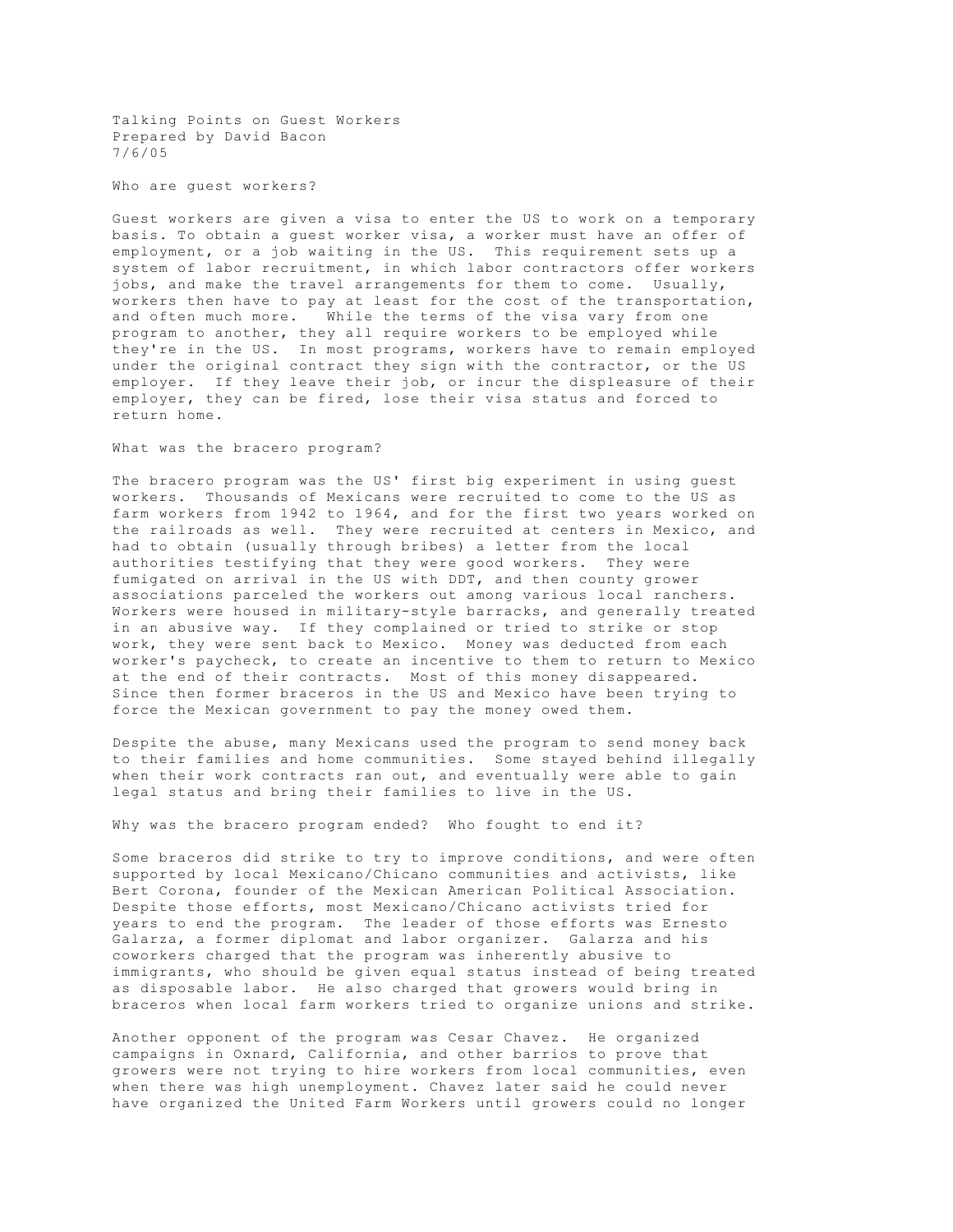hire braceros during strikes. The great 5-year grape strike in which the UFW was born began the year after the bracero program ended. Chavez believed agribusiness' chief farm labor strategy for decades was maintaining a surplus labor supply to keep wages and benefits depressed, and fight unionization.

What kind of abuses do modern guest workers endure?

Guest workers recruited under modern programs are often cheated of the pay they're promised. Employers and contractors are required to obtain certification from the Department of Labor, but certification is almost never denied, even to contractors with long records of labor law violations. Employers routinely violate overtime, minimum pay, travel and housing requirements. Contractors must also demonstrate that there are no local workers available to perform the work, and that they've tried to find them, but this requirement is rarely enforced. Many current programs allow the use of a blacklist, or a record of workers who are ineligible for rehire because of alleged misconduct, because they've worked too slow, or have protested and caused trouble. Even when there is no formal blacklist, contractors decide who will work from one season to the next. Abuse is unavoidable.

Are there meaningful, effective protections for the labor rights of guest workers?

The record shows that even when there are minimal standards for pay, overtime, housing and other requirements, employers violate them with impunity. Although workers do have some legal recourse on paper, they are unable to use the legal process effectively in practice. One worker, hired to plant and tend pine trees grown for the paper industry, explained that he didn't file a legal complaint even when he knew he was being cheated. "We didn't protest because we couldn't. We were far away from the company office, and maybe the next year they wouldn't give us the chance to go [to the US again]... My idea was to escape from the job right away. Otherwise, I wouldn't make any money." Guest workers are commonly told that if they speak to priests, legal aid attorneys, or union organizers they'll be fired, deported, and blacklisted.

Often the most important factor for workers is the debt they face at home, in the communities from which they come. Workers have to take out huge loans to pay the costs of coming to the US. If they lose their job, their families lose their homes or land. John Wilhelm, president of UNITE HERE, who heads the AFL-CIO's immigration committee, says, "I don't think it's possible to have labor protections for contract workers." Even U.S. citizen workers lose their jobs during union organizing campaigns, he says. "To think the law will protect people whose right to stay in the country ends with their job is not living in the real world."

If these programs are so abusive, why do workers want to enroll in them?

Poverty in rural communities of Mexico, Central America, the Caribbean and Southeast Asia drives people to leave in order to ensure the survival of their families. Poverty is often the product of economic reforms imposed by the International Monetary Fund and World Bank, to create profitable investment opportunities for large multinational corporations. Trade agreements like NAFTA, CAFTA and FTAA make poverty worse, by ending subsidies on food and transportation, encouraging low wages, and mandating privatization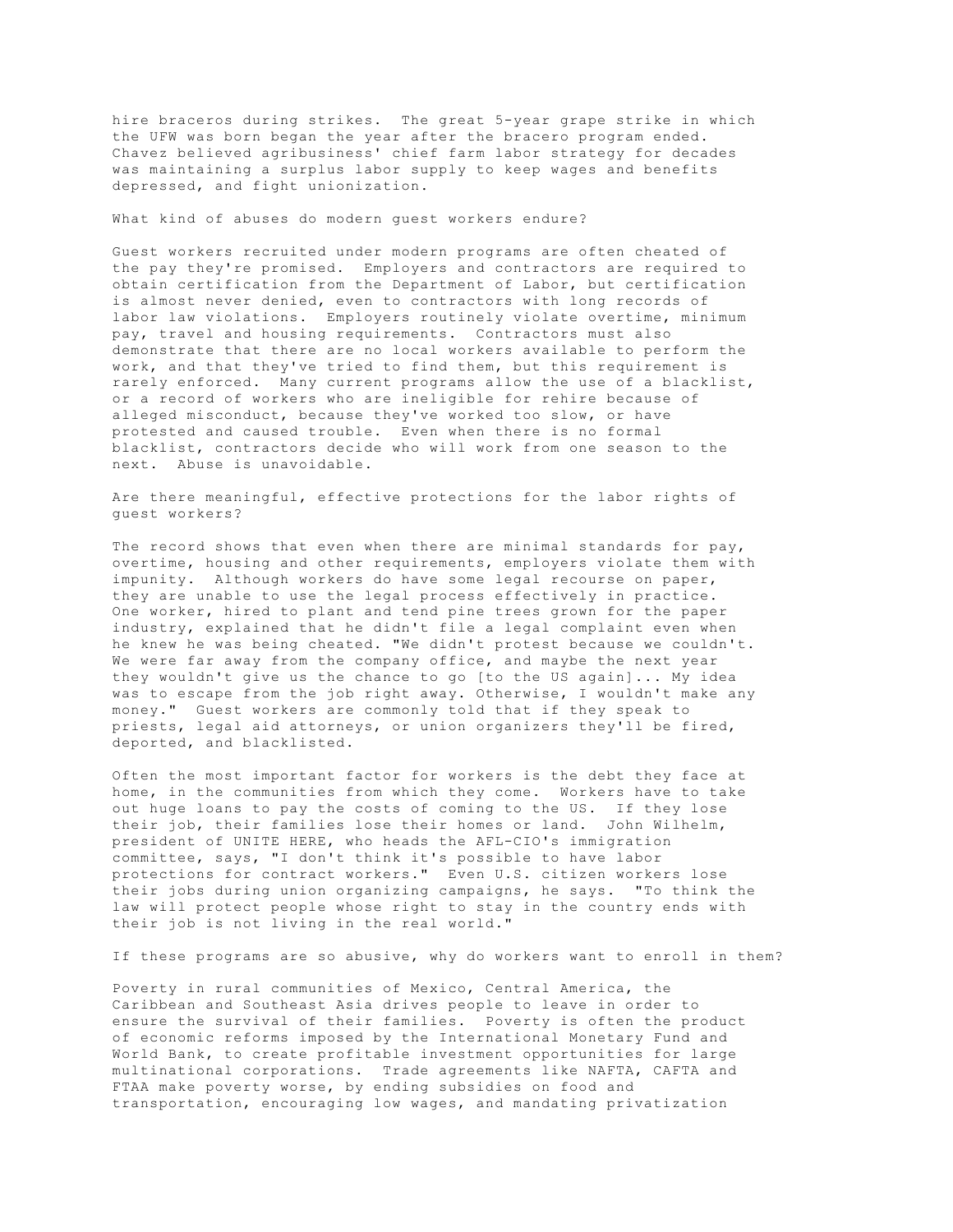and the loss of public sector jobs. Workers trying to survive under these conditions often see migration as their only option. Work in the United States, even under abusive conditions, can seem an economic necessity, when the alternative is hunger, unemployment, and lack of a decent future for their children.

## Who wants these programs?

Proposals for a new temporary worker program are popular in corporate America. President Bush has been their main proponent, and calls instead for linking "willing employees with willing employers." Bush opposes legalization for undocumented workers, His program calls for 300,000 people to be given temporary visas for three years, renewable for another three. It was adopted point-for-point from a report written by the conservative Cato Institute in 2002. Corporate pressure has grown so strong that even bipartisan proposals for immigration reform now include guest workers. A bill introduced by Senators Edward Kennedy and John McCain includes a program even larger than that proposed by Bush - 400,000 temporary visas per year.

These proposals incorporate demands by the Essential Worker Immigration Coalition - 36 of the US's largest trade and manufacturers' associations, headed by the US Chamber of Commerce. This organization includes the National Association of Chain Drug Stores (think Wal-Mart), the American Health Care Association, the American Hotel and Lodging Association, the National Council of Chain Restaurants, the National Retail Federation, and the Associated Builders and Contractors. These industries are already heavily dependent on immigrant labor. Their program is supported by the ultra-right Manhattan Institute.

Despite their claims, there is no great shortage of workers in the US. There is a shortage of workers at the low wages industry would like to pay. Today's immigrants are actively organizing unions and fighting for better conditions. Guest worker programs would supply employers with a more vulnerable workforce.

Is the United States the only country considering large-scale guest worker programs?

There is already a large guest worker program in Canada. Immigrant advocates charge that the Canadian government discriminates against them. Guest workers pay into Employment Insurance funds but are disqualified from collecting benefits, receive lower wages than other workers doing the same job, and are not covered by health and safety legislation. Workers who demand better conditions are deported. In Britain, the government has sought to end asylum programs for refugees, while setting up programs to supply temporary workers to British industry and agriculture, referred to as "managed migration." Other Europeans countries are also setting up similar programs.

The economies of all industrial countries have become dependent on immigrant labor. There is a huge flow of millions of migrant workers from developing to developed countries all over the world. Governments want to manage it in the interests of large corporations, creating a second-class workforce with fewer rights and lower wages.

What effect do guest worker programs have on families and communities?

Guest worker programs encourage the migration of young unaccompanied men, which has a big effect on sending communities. Ghost towns appear in rural Mexico and Central America during the peak work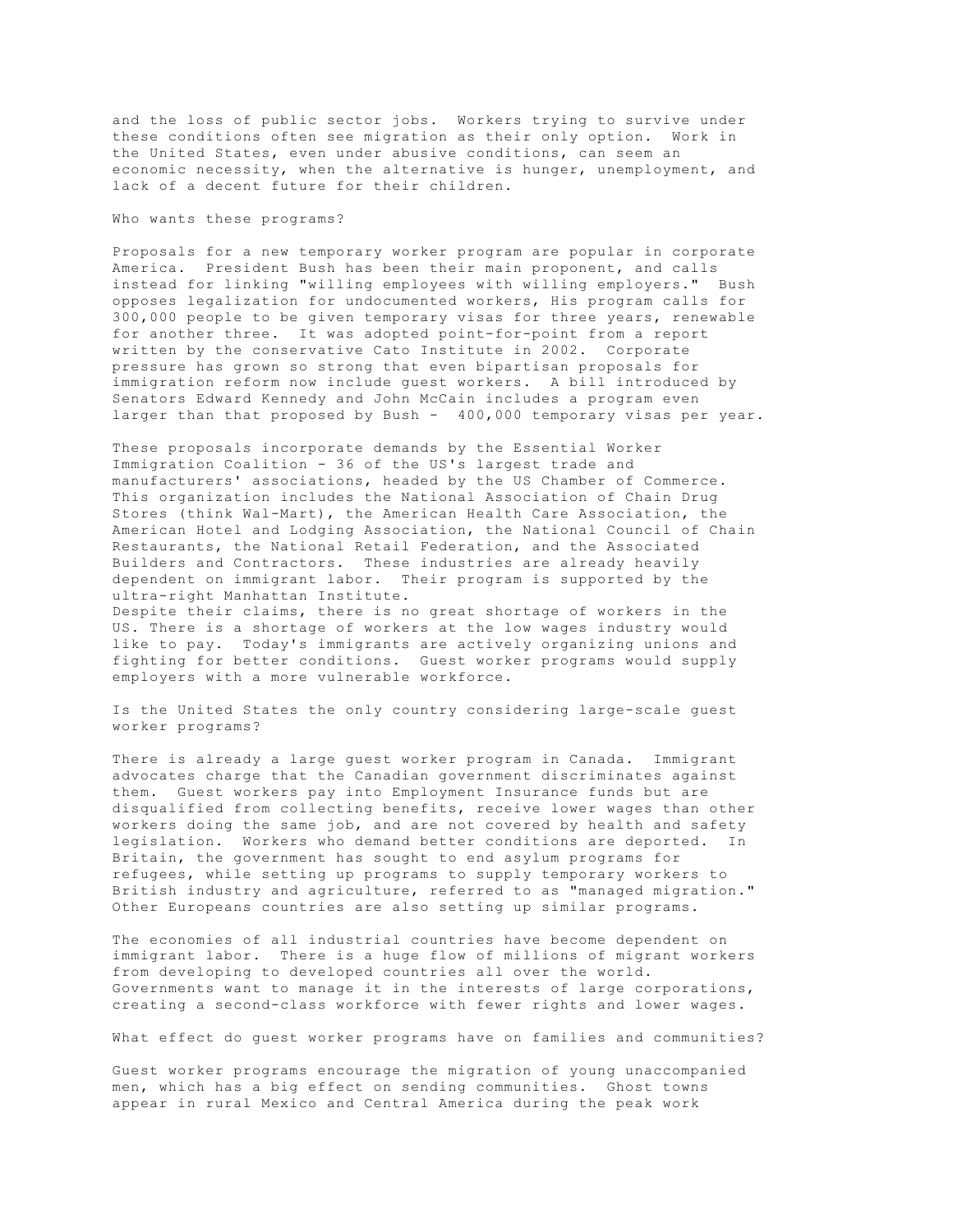seasons in the US, with many villages losing most of their best workers during their most productive years. Villages become places for idle recreation and retirement, rather than domestic production. Inflation of land prices makes land unavailable to residents who stay behind and seek work in their native areas.

Periods when whole families were able to settle in the United States, because of the availability of permanent residence visas, produced much better conditions in migrant communities. So did the legalization program in the Immigration Reform and Control Act of 1986. Labor unionization, civic participation and wage levels all improved, as settled immigrants demanded better conditions. Families are better at protecting their rights than single migrants. Wives and mothers frequently become involved in US institutions and learn about their rights, helping to mobilize workers to stand their ground against employers.

Real immigration reform could enable immigrants to form stable communities in the US. Temporary workers cannot do this, since they have no right to live with their families, to develop their culture, including religion and music, to housing and healthcare, or to political representation. When the work is done, they have to move on. The Indigenous Front of Binational Organizations, an organization of Mexican immigrants, "disapproves of the Bush initiative for temporary, or 'guest' workers because it doesn't guarantee respect for labor and human rights." Instead, it calls for legalizing undocumented workers.

What impact will expanded guest worker programs have on communities and unions in the US?

Guest worker programs also have an impact on the jobs and wages of other workers. Employers want the programs because they offer a workforce that can be paid less than one hired from local communities. The US paper industry, for instance, lowered the prices it paid contractors for planting pine tree plantations. Contractors stopped hiring a US-resident workforce, and began hiring workers under the H2-B program as a result.

Job competition is a fact of life for workers in the US economic system. Employers often use the pressure of unemployment to depress wages, and pit one community against another. Guest worker programs give them a powerful tool to increase this competition. Employers could especially sharpen job competition where workers are organizing unions, trying to raise wages, or challenging past patterns of discrimination.

Workplace surveys show a pattern of discrimination against African-American workers in some industries employing large numbers of immigrants, such as electronics assembly, semiconductor production, hotels, building services, construction and others. Some unions are addressing this history by supporting the rights of all workers. UNITE HERE, for instance, calls for enforcing the workplace rights of immigrant workers in the hotel industry, while asking hotels to make special efforts to hire from communities that have been the victims of past discrimination, and suffer high unemployment. This particularly affects African Americans, but also established immigrants. Large guest worker programs would give hotel corporations the ability to bring in a new, low-wage workforce, instead of agreeing to the remedies proposed by the union.